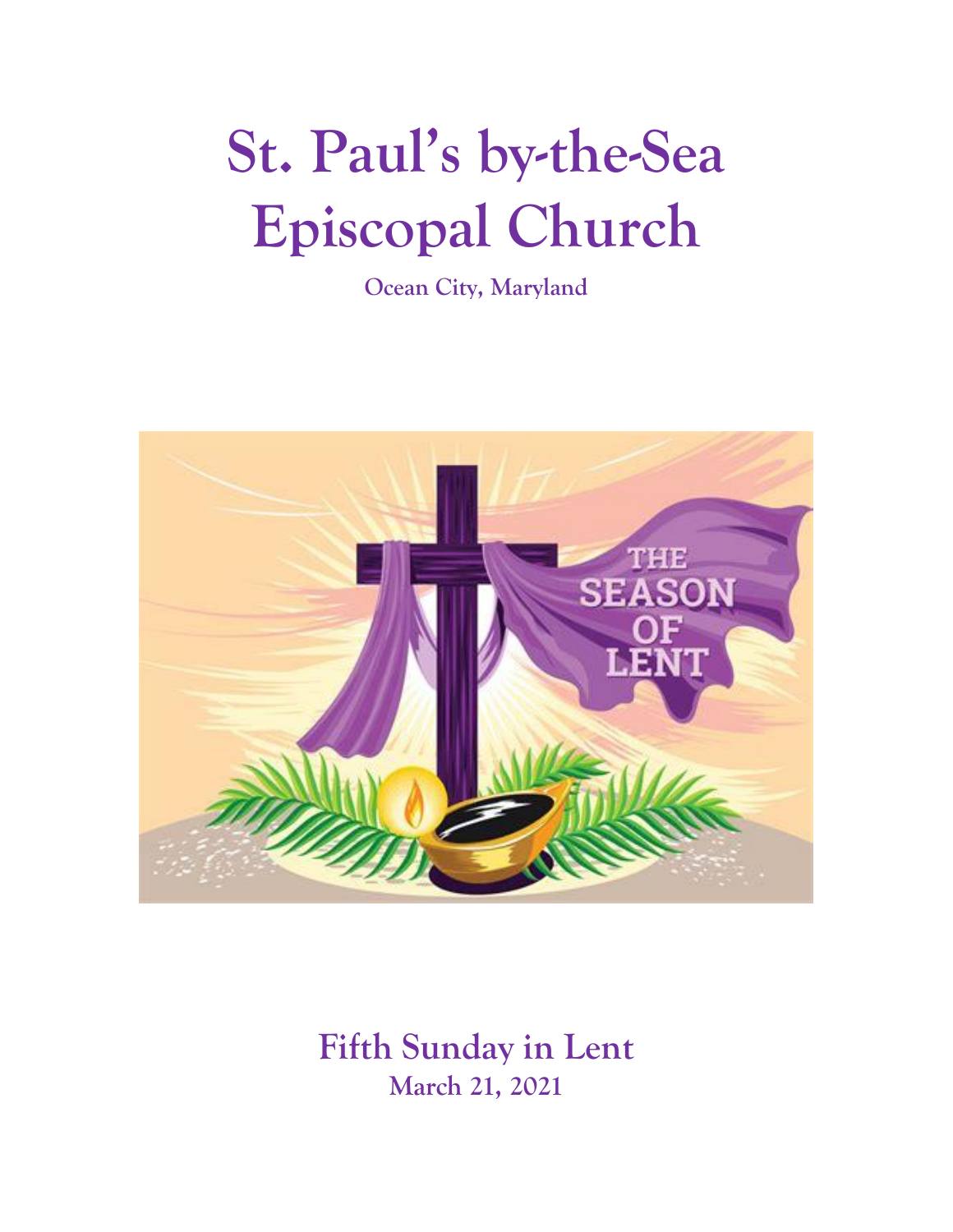### **A Service of Morning Prayer Rite II**

*Welcome to St. Paul's by-the-Sea. Today we are worshipping according to the Order for Daily Morning Prayer Rite II, led by our Licensed Worship Leaders Amy Rothermel, Paul Rogers, Debbie Shuster and Tom Shuster. Enjoy the service and thank you for worshipping with us.*

*March 21 is the 5th Sunday in Lent, the last Sunday before Palm Sunday.*

#### **Opening Hymn** Hymnal 495

*We encourage you to reflect on the music and the lyrics*.

Hail, thou once despised Jesus! Hail, thou Galilean King! Thou didst suffer to release us; thou didst free salvation bring. Hail, thou universal Savior, bearer of our sin and shame! By thy merit we find favor: life is given through thy Name.

Paschal Lamb, by God appointed, all our sins on thee were laid: by almighty love anointed, thou hast full atonement made. All thy people are forgiven through the virtue of thy blood: opened is the gate of heaven, reconciled are we with God.

Worship, honor, power, and blessing thou art worthy to receive; highest praises, without ceasing, right it is for us to give. Help, ye bright angelic spirits, all your noblest anthems raise; help to sing our Savior's merits, help to chant Emmanuel's praise!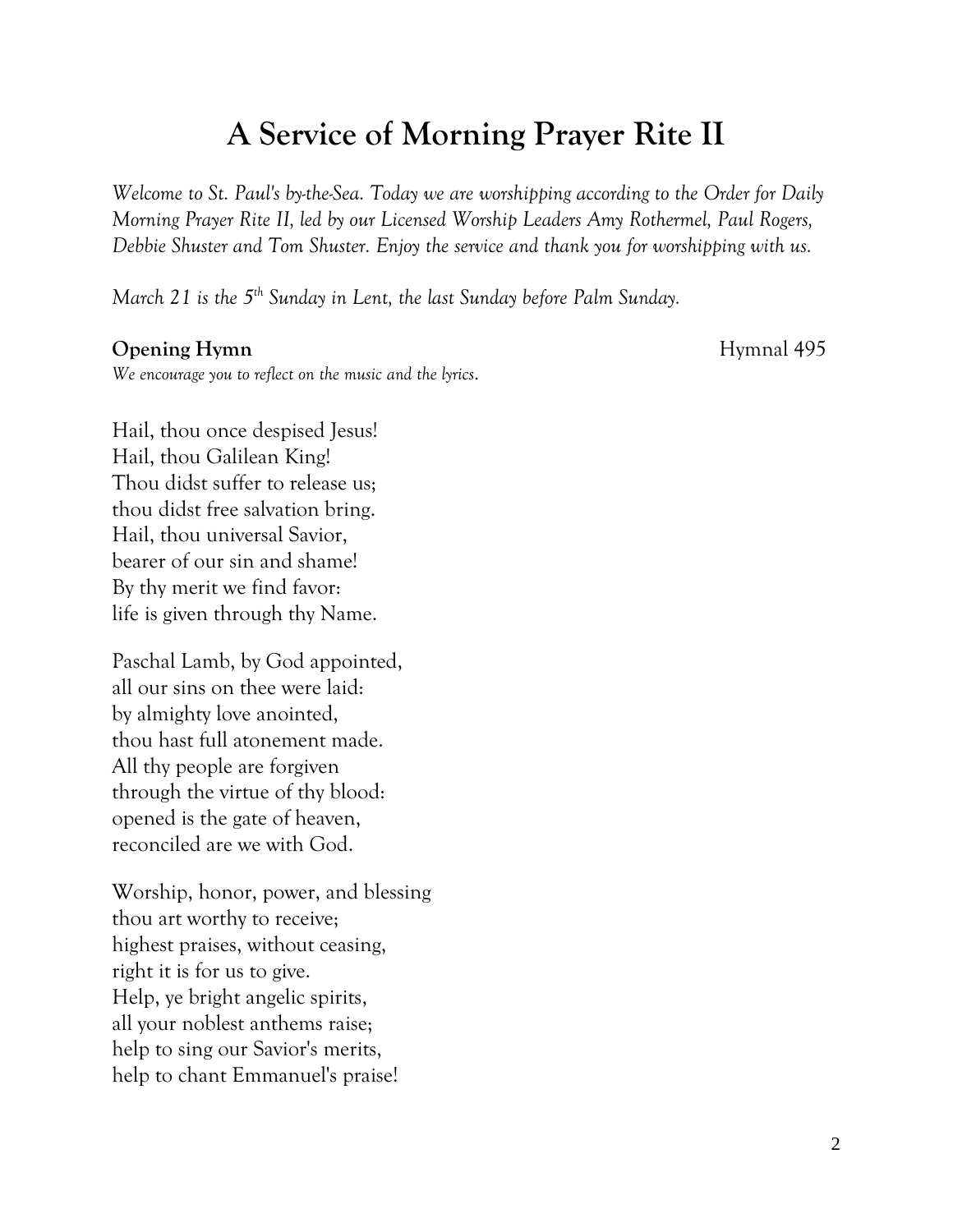#### **THE GATHERING OF THE FAITHFUL**

#### **Opening Sentences** BCP p. 76

*The Officiant(s) begin the service:*

If we say we have no sin, we deceive ourselves, and the truth is not in us, but if confess our sins, God, who is faithful and just, will forgive our sins and cleanse us from all unrighteousness. *I John 1:8, 9*

#### **Confession of Sin** BCP p. 79

*The Officiant says to the people*

Let us confess our sins against God and our neighbor.

*Silence may be kept.*

*Officiant and People together, all kneeling* Most merciful God, we confess that we have sinned against you in thought, word, and deed, by what we have done, and by what we have left undone. We have not loved you with our whole heart; we have not loved our neighbors as ourselves. We are truly sorry and we humbly repent. For the sake of your Son Jesus Christ, have mercy on us and forgive us; that we may delight in your will, and walk in your ways, to the glory of your Name. *Amen*.

*The Officiant, kneeling, says* Almighty God have mercy on us, forgive us all our sins through our Lord Jesus Christ, strengthen us in all goodness, and by the power of the Holy Spirit keep us in eternal life. *Amen***.**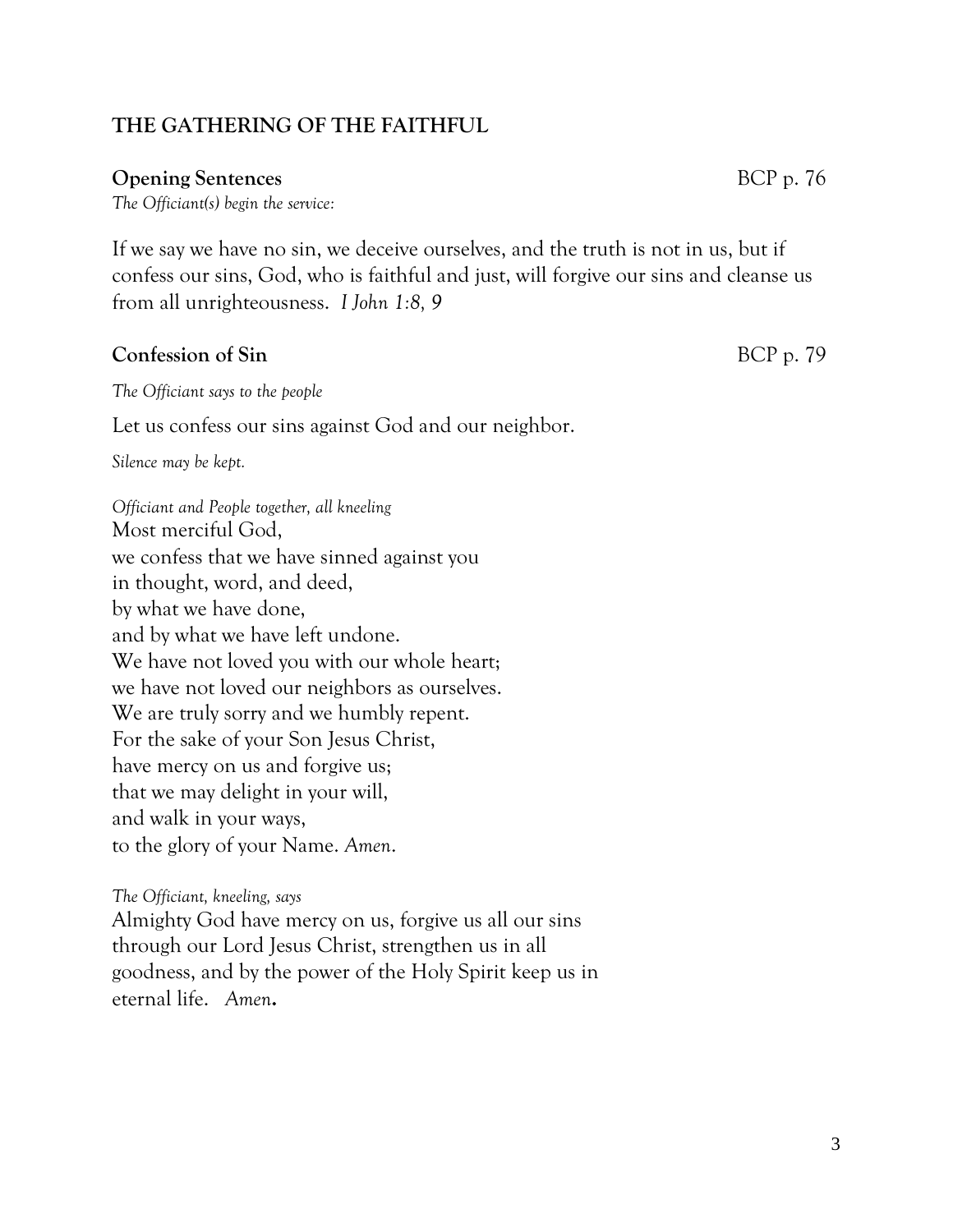#### **The Invitatory and Psalter** BCP p. 80

#### *All stand*

*Officiant* Lord, open our lips. *People* And our mouth shall proclaim your praise.

*Officiant and People* Glory to the Father, and to the Son, and to the Holy Spirit: as it was in the beginning, is now, and will be for ever. *Amen*. *Except in Lent, add* Alleluia.

*In Lent* The Lord is full of compassion and mercy: Come let us adore him.

#### **Venite** *Psalm* 95 1-7 BCP p. 82

Come, let us sing to the Lord:\* let us shout for joy to the Rock of our salvation. Let us come before his presence with thanksgiving\* And raise a loud shout to him with psalms.

For the Lord is a great God,\* And a great King above all gods. In his hand are the caverns of the earth,\* And the heights of the hills are his also. The sea is his, for he made it,\* And his hands have molded the dry land.

Come, let us bow down, and bend the knee,\* And kneel before the Lord our Maker. For he is our God, And we are the people of his pasture and the sheep of his hand,\* Oh, that today you would hearken to his voice!

*Please be seated for the Readings*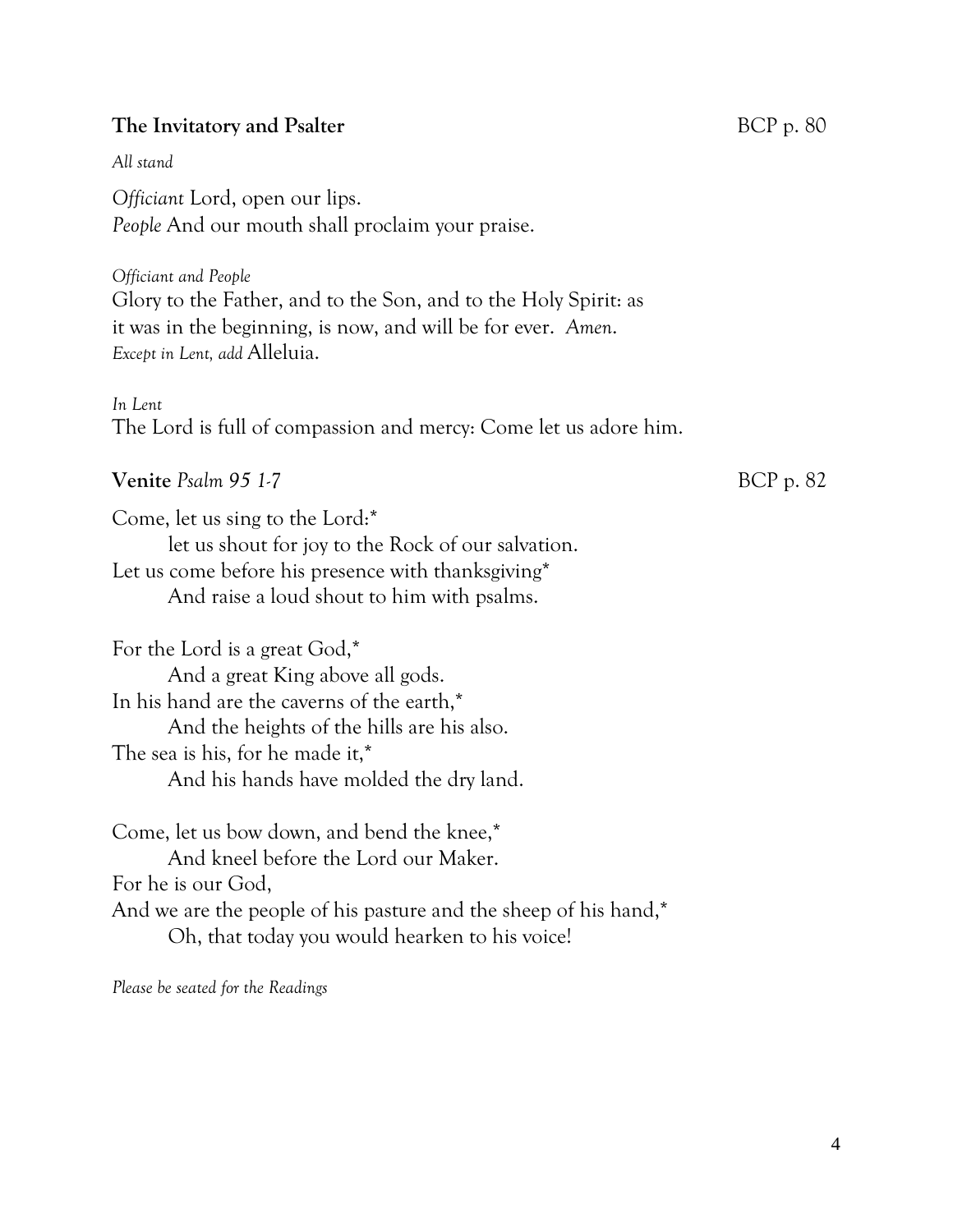#### **The Psalm of the Day 51:1-13** BCP p. 656

*The leader to announce manner of recitation* <sup>1</sup> Have mercy on me, O God, according to your loving-kindness; \* in your great compassion blot out my offenses. <sup>2</sup> Wash me through and through from my wickedness \* and cleanse me from my sin. <sup>3</sup> For I know my transgressions,  $*$ and my sin is ever before me. <sup>4</sup> Against you only have I sinned \* and done what is evil in your sight. <sup>5</sup> And so you are justified when you speak \* and upright in your judgment. 6 Indeed, I have been wicked from my birth, \* a sinner from my mother's womb.  $7$  For behold, you look for truth deep within me,  $*$ and will make me understand wisdom secretly. <sup>8</sup> Purge me from my sin, and I shall be pure; \* wash me, and I shall be clean indeed.  $9$  Make me hear of joy and gladness,  $*$ that the body you have broken may rejoice. <sup>10</sup> Hide your face from my sins \* and blot out all my iniquities.  $11$  Create in me a clean heart, O God,  $*$ and renew a right spirit within me.  $12$  Cast me not away from your presence  $*$ and take not your holy Spirit from me.  $13$  Give me the joy of your saving help again  $*$ and sustain me with your bountiful Spirit.

#### **THE PROCLAMATION OF THE WORD**

#### **First Lesson:** Jeremiah 31:31-34

*The Reader reads the Old Testament Lesson* 

<sup>15</sup> God said to Abraham, 'As for Sarai your wife, you shall not call her Sarai, but Sarah shall be her name. <sup>16</sup>I will bless her, and moreover I will give you a son by her. I will bless her, and she shall give rise to nations; kings of peoples shall come from her.'<sup>31</sup> The days are surely coming, says the Lord, when I will make a new covenant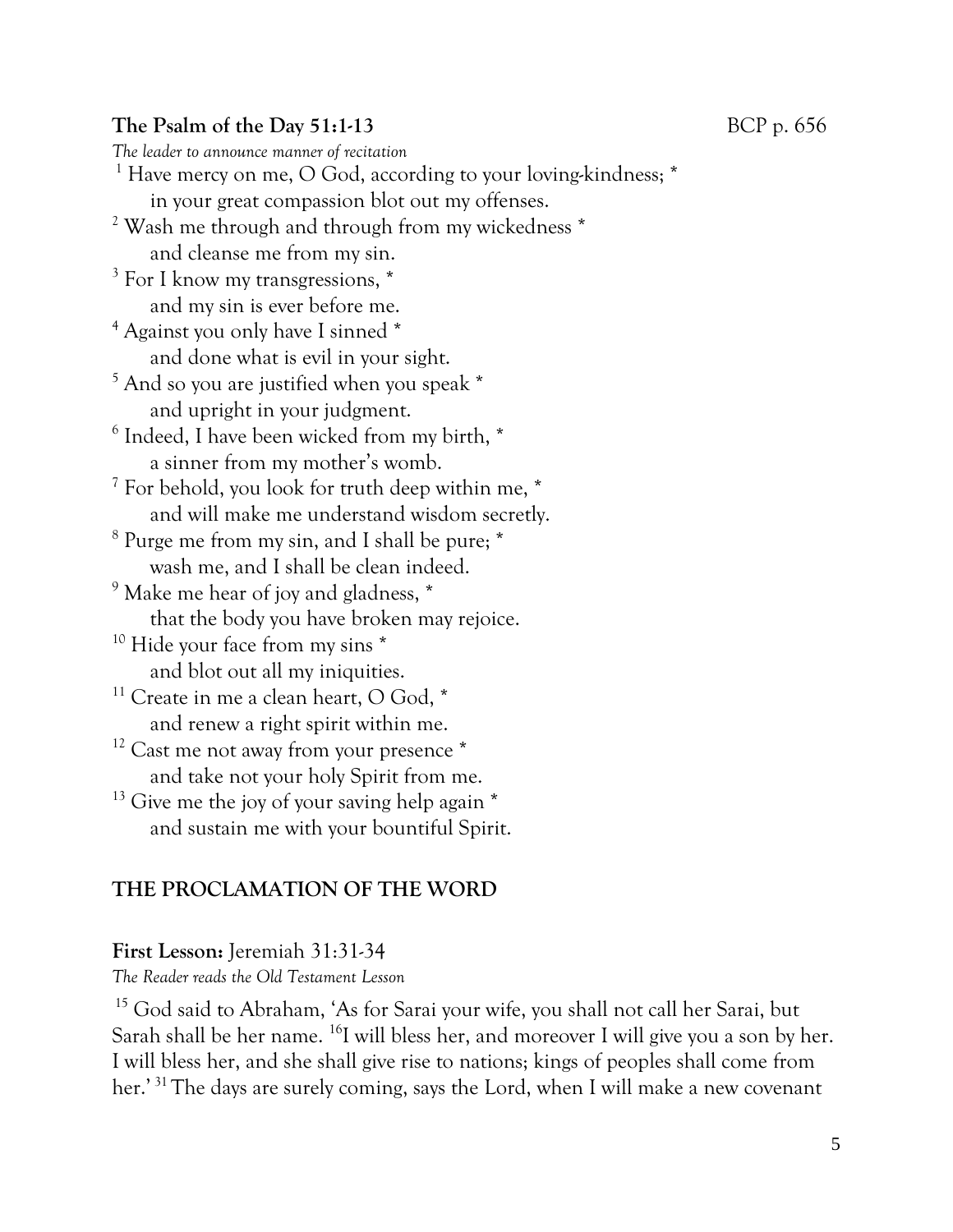with the house of Israel and the house of Judah.<sup>32</sup>It will not be like the covenant that I made with their ancestors when I took them by the hand to bring them out of the land of Egypt—a covenant that they broke, though I was their husband, says the Lord. <sup>33</sup>But this is the covenant that I will make with the house of Israel after those days, says the Lord: I will put my law within them, and I will write it on their hearts; and I will be their God, and they shall be my people. <sup>34</sup>No longer shall they teach one another, or say to each other, 'Know the Lord', for they shall all know me, from the least of them to the greatest, says the Lord; for I will forgive their iniquity, and remember their sin no more.

*Reader:* The Word of the Lord *Answer:* Thanks be to God

#### **Canticle 14** BCP p. 90

**A Song of Penetence** *Kyrie Pantokrator Prayer of Manasseh, 1-2, 4, 6-7, 11-15*

O Lord and Ruler of the hosts of heaven, \* God of Abraham, Isaac, and Jacob, and of all their righteous offspring: You made the heavens and the earth.<sup>\*</sup> with all their vast array. All things quake with fear at your presence; \* they tremble because of your power. But your merciful promise is beyond all measure; \* it surpasses all that our minds can fathom. O Lord, you are full of compassion, \* long-suffering, and abounding in mercy. You hold back your hand; \* you do not punish as we deserve. In your great goodness, Lord, you have promised forgiveness to sinners, \* that they may repent of their sin and be saved. And now, O Lord, I bend the knee of my heart, \* and make my appeal, sure of your gracious goodness. I have sinned, O Lord, I have sinned, \* and I know my wickedness only too well. Therefore I make this prayer to you: \* Forgive me, Lord, forgive me.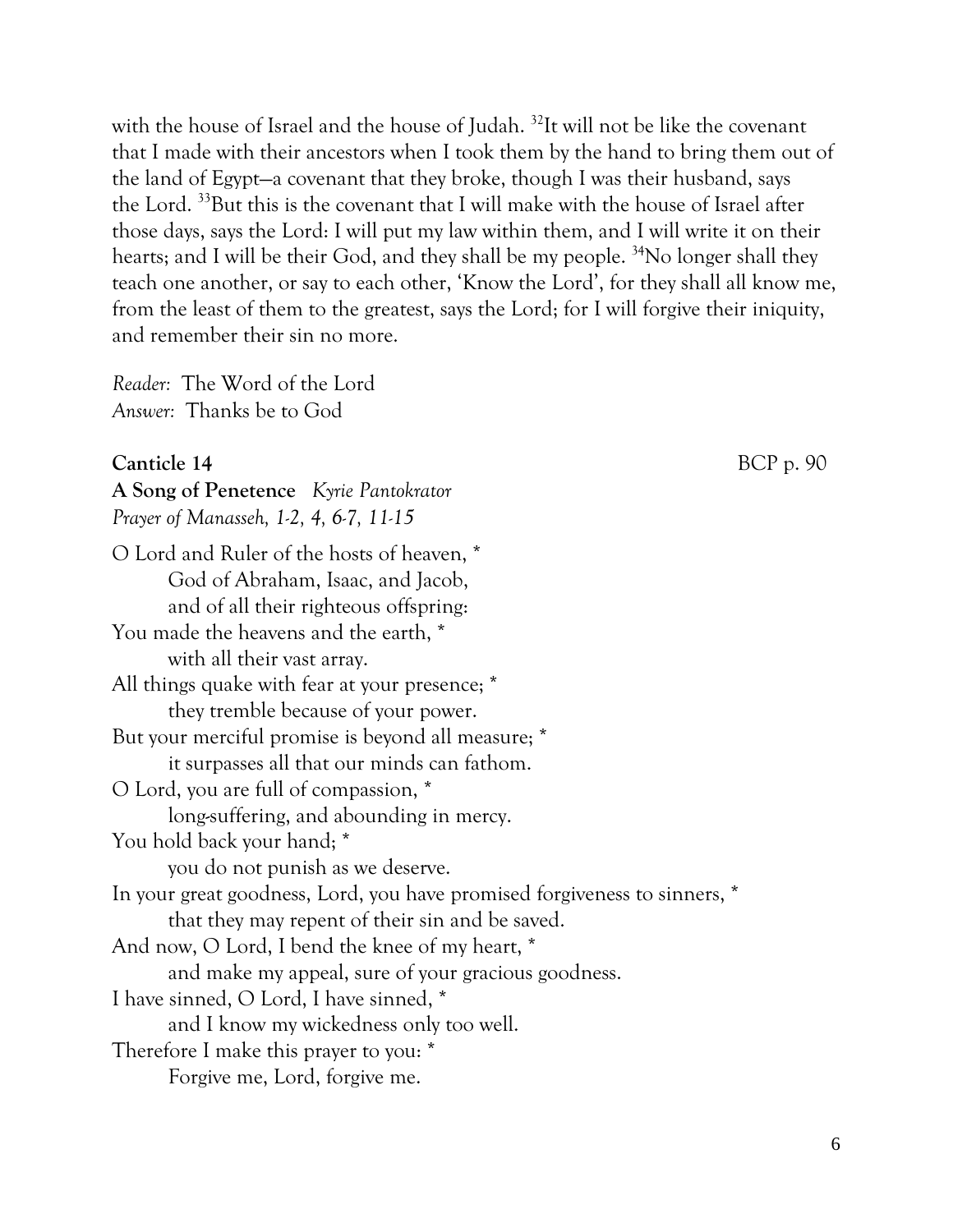Do not let me perish in my sin, \*

nor condemn me to the depths of the earth. For you, O Lord, are the God of those who repent, \* and in me you will show forth your goodness. Unworthy as I am, you will save me, in accordance with your great mercy, \* and I will praise you without ceasing all the days of my life. For all the powers of heaven sing your praises, \*

and yours is the glory to ages of ages. Amen.

*Officiant and People*

Glory to the Father, and to the Son, and to the Holy Spirit: \* as it was in the beginning, is now, and will be for ever. Amen.

#### **Second Lesson:** Hebrews 5:5-10

*The Reader reads the Epistle*

<sup>5</sup> So also Christ did not glorify himself in becoming a high priest, but was appointed by the one who said to him, 'You are my Son, today I have begotten you'; <sup>6</sup>as he says also in another place, 'You are a priest for ever, according to the order of Melchizedek.'<sup>7</sup> In the days of his flesh, Jesus offered up prayers and supplications, with loud cries and tears, to the one who was able to save him from death, and he was heard because of his reverent submission. <sup>8</sup>Although he was a Son, he learned obedience through what he suffered; <sup>9</sup>and having been made perfect, he became the source of eternal salvation for all who obey him, <sup>10</sup>having been designated by God a high priest according to the order of Melchizedek.

*Reader:* The Word of the Lord *Answer:* Thanks be to God

**Canticle 13** BCP p. 90 **A Song of Praise** *Benedictus es, Domine Song of the Three Young Men 29-34*

Glory to you, Lord God of our fathers; \* you are worthy of praise; glory to you. Glory to you for the radiance of your holy Name; \* we will praise you and highly exalt you for ever.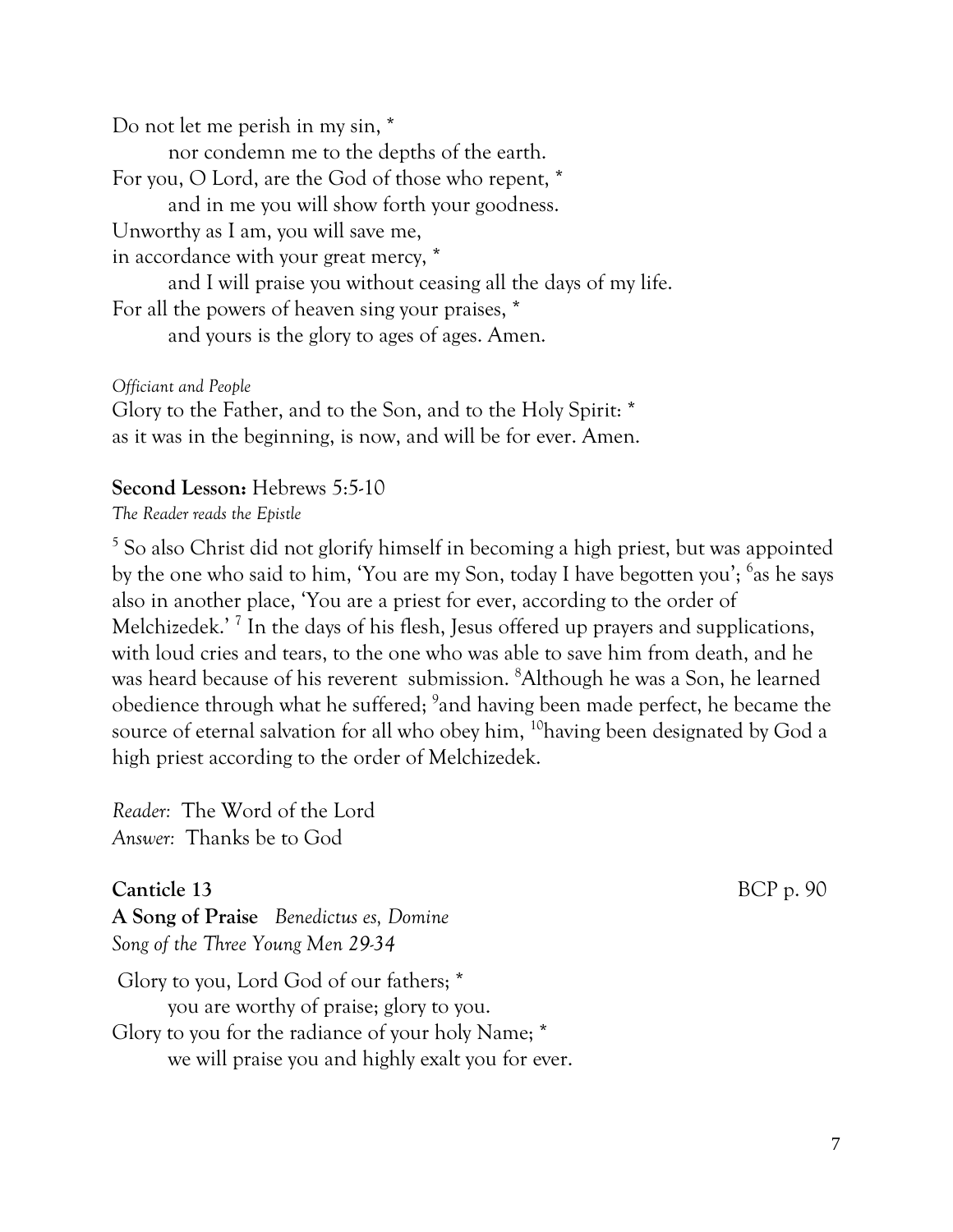Glory to you in the splendor of your temple; \* on the throne of your majesty, glory to you. Glory to you, seated between the Cherubim; \* we will praise you and highly exalt you for ever. Glory to you, beholding the depths; \* in the high vault of heaven, glory to you. Glory to you, Father, Son, and Holy Spirit; \* we will praise you and highly exalt you for ever.

*Officiant and People*

Glory to the Father, and to the Son, and to the Holy Spirit: as it was in the beginning, is now, and will be for ever. Amen.

#### **Gospel Lesson:** John 12:22-33

*The Reader reads a lesson from the Gospel of John*

<sup>20</sup> Now among those who went up to worship at the festival were some Greeks. <sup>21</sup>They came to Philip, who was from Bethsaida in Galilee, and said to him, 'Sir, we wish to see Jesus.' <sup>22</sup>Philip went and told Andrew; then Andrew and Philip went and told Jesus. <sup>23</sup>Jesus answered them, 'The hour has come for the Son of Man to be glorified. <sup>24</sup>Very truly, I tell you, unless a grain of wheat falls into the earth and dies, it remains just a single grain; but if it dies, it bears much fruit.<sup>25</sup>Those who love their life lose it, and those who hate their life in this world will keep it for eternal life. <sup>26</sup>Whoever serves me must follow me, and where I am, there will my servant be also. Whoever serves me, the Father will honour. <sup>27</sup> 'Now my soul is troubled. And what should I say—"Father, save me from this hour"? No, it is for this reason that I have come to this hour.<sup>28</sup>Father, glorify your name.' Then a voice came from heaven, 'I have glorified it, and I will glorify it again.' <sup>29</sup>The crowd standing there heard it and said that it was thunder. Others said, 'An angel has spoken to him.'<sup>30</sup>Jesus answered, 'This voice has come for your sake, not for mine.<sup>31</sup>Now is the judgement of this world; now the ruler of this world will be driven out. <sup>32</sup>And I, when I am lifted up from the earth, will draw all people to myself.' <sup>33</sup>He said this to indicate the kind of death he was to die.

*Reader:* The Word of the Lord *Answer:* Thanks be to God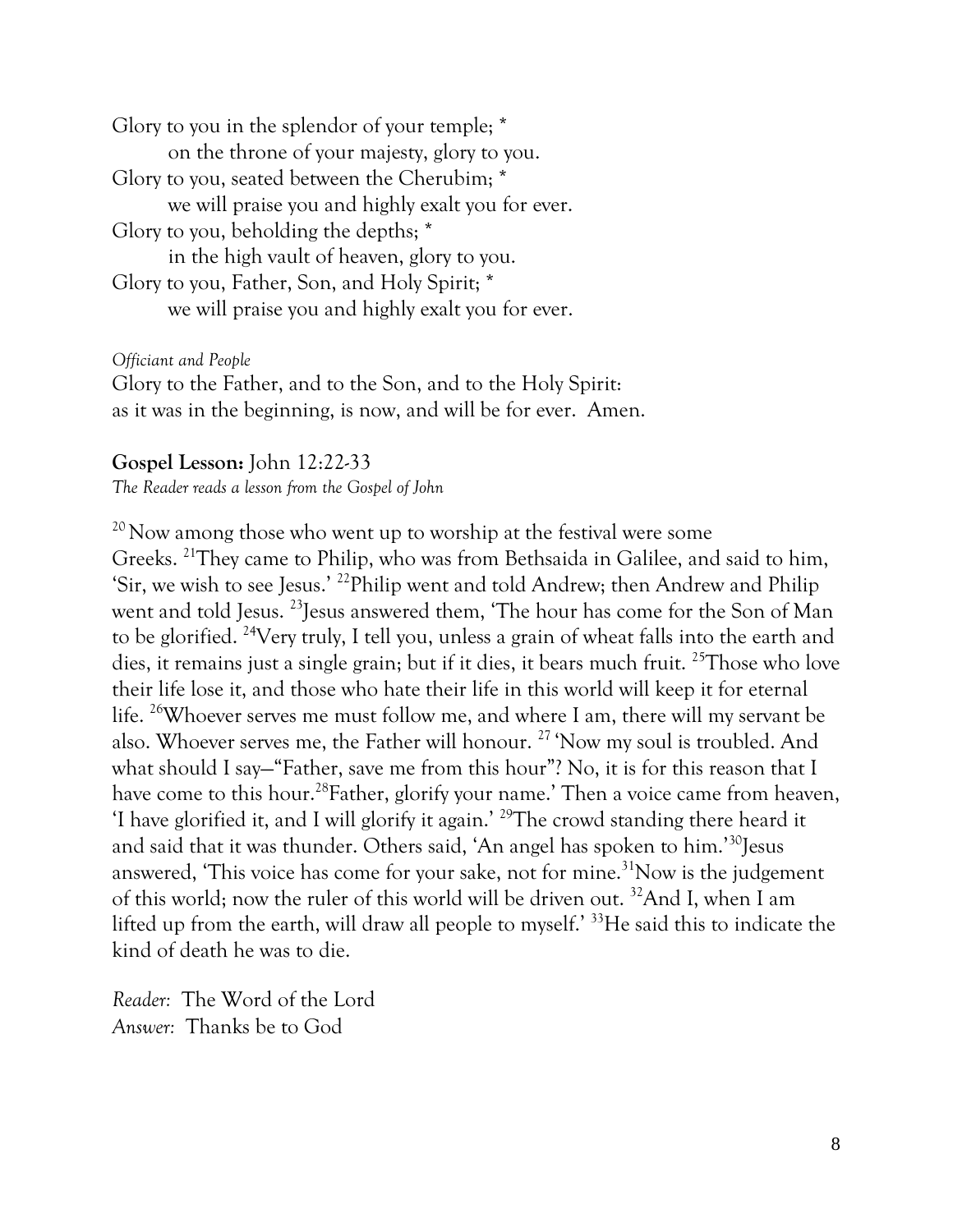#### **THE CREED AND THE PRAYERS**

#### **The Apostles' Creed** BCP p. 96

*Officiant and People together say, all standing* 

I believe in God, the Father almighty, creator of heaven and earth. I believe in Jesus Christ, his only Son, our Lord, He was conceived by the power of the Holy Spirit and born of the Virgin Mary. He suffered under Pontius Pilate, was crucified, died, and was buried. He descended to the dead. On the third day he rose again, He ascended into heaven, and is seated at the right hand of the Father. He will come again to judge the living and the dead. I believe in the Holy Spirit, the holy catholic Church, the communion of saints, the forgiveness of sins, the resurrection of the body, and the life everlasting. Amen.

#### **The Lord's Prayer** BCP. p. 97

*The people stand or kneel*

*Officiant and People*  Our Father, who art in heaven, hallowed be thy Name, thy kingdom come, thy will be done, on earth as it is in heaven. Give us this day our daily bread. And forgive us our trespasses, as we forgive those who trespass against us. And lead us not into temptation, but deliver us from evil.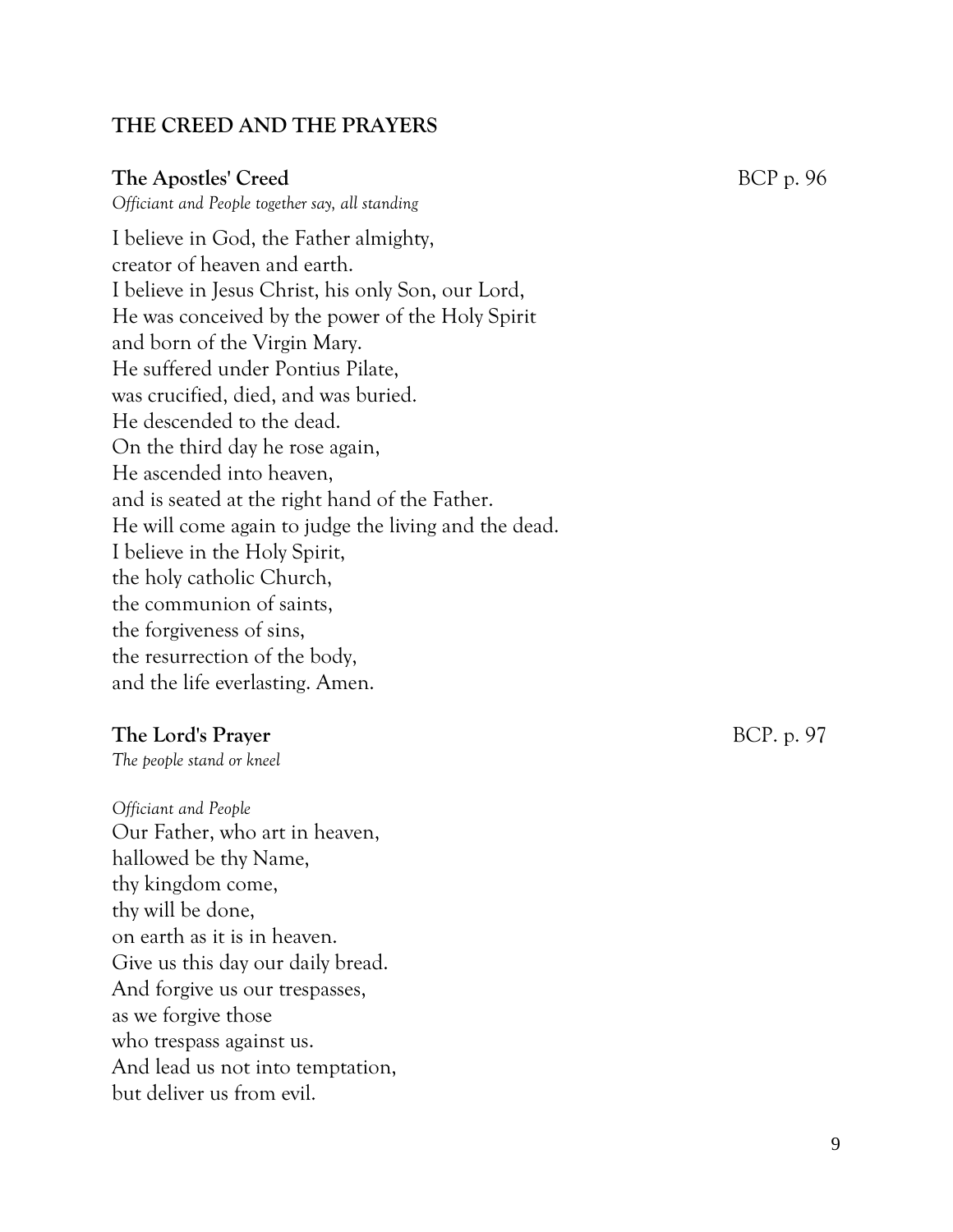For thine is the kingdom, and the power, and the glory, for ever and ever. Amen.

#### **Suffrage A** BCP p. 97

- V. Show us your mercy, O Lord;
- R. And grant us your salvation.
- V. Clothe your ministers with righteousness;
- R. Let your people sing with joy.
- V. Give peace, O Lord, in all the world;
- R. For only in you can we live in safety.
- V. Lord, keep this nation under your care;
- R. And guide us in the way of justice and truth.
- V. Let your way be known upon earth;
- R. Your saving health among all nations.
- V. Let not the needy, O Lord, be forgotten;
- R. Nor the hope of the poor be taken away.
- V. Create in us clean hearts, O God;
- R. And sustain us with your Holy Spirit.

*The Officiant then says the following Collects*

#### **The Collect of the Day** (*in unison)*

Almighty God, you alone can bring into order the unruly wills and affections of sinners: Grant your people grace to love what you command and desire what you promise; that, among the swift and varied changes of the world, our hearts may surely there be fixed where true joys are to be found; through Jesus Christ our Lord, who lives and reigns with you and the Holy Spirit, one God, now and for ever. *Amen.*

#### **The Diocesan Collect** *(in unison)*

Gracious God, through the movement of your Holy Spirit, strengthen us here at St. Paul's by-the-Sea and in the Diocese of Easton as an inviting and welcoming people; receive our worship, nurture our life in Christ that we may evermore faithfully serve all your people, both near and far; this we pray through Jesus Christ our Lord. *Amen.*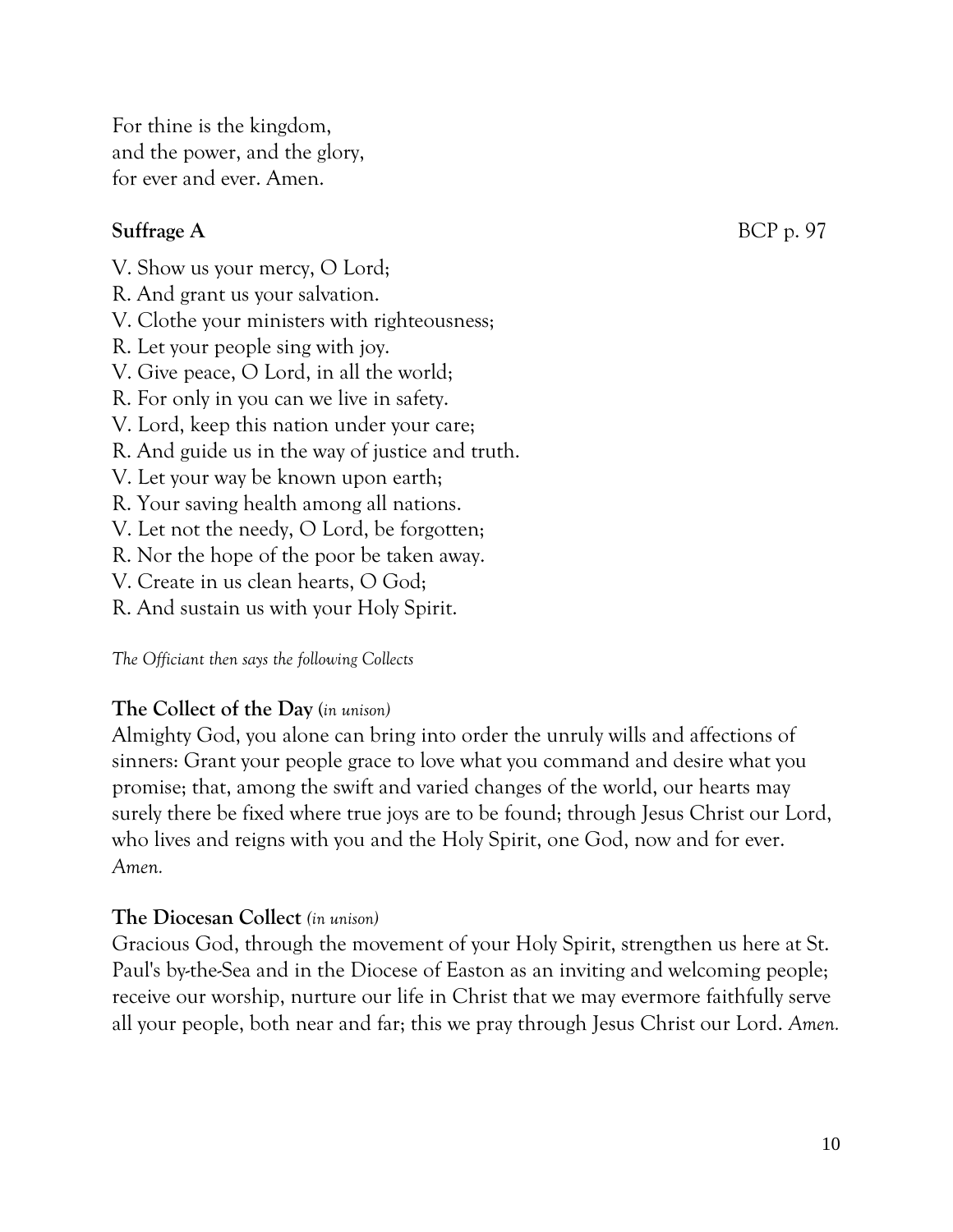#### **The Prayers of the People Form III** BCP p. 387

*The Leader and People pray responsively*

Father, we pray for your holy Catholic Church; *That we all may be one.*

Grant that every member of the Church may truly and humbly serve you; *That your Name may be glorified by all people.*

We pray for all bishops, priests, and deacons; *That they may be faithful ministers of your Word and Sacraments.*

We pray for all who govern and hold authority in the nations of the world; *That there may be justice and peace on the earth.*

Give us grace to do your will in all that we undertake; *That our works may find favor in your sight.*

Have compassion on those who suffer from any grief or trouble; *That they may be delivered from their distress.*

Give to the departed eternal rest; *Let light perpetual shine upon them.*

We praise you for your saints who have entered into joy; *May we also come to share in your heavenly kingdom.*

Let us pray for our own needs and those of others. *Silence*

*The Bishop has asked that we pray the following two prayers during this time of pandemic:*

#### **The Prayer for Peace** BCP p. 815

Eternal God, in whose perfect kingdom no sword is drawn but the sword of righteousness, no strength known but the strength of love: So mightily spread abroad your Spirit, that all peoples may be gathered under the banner of the Prince of Peace, as children of one Father; to whom be dominion and glory, now and for ever. *Amen.*

11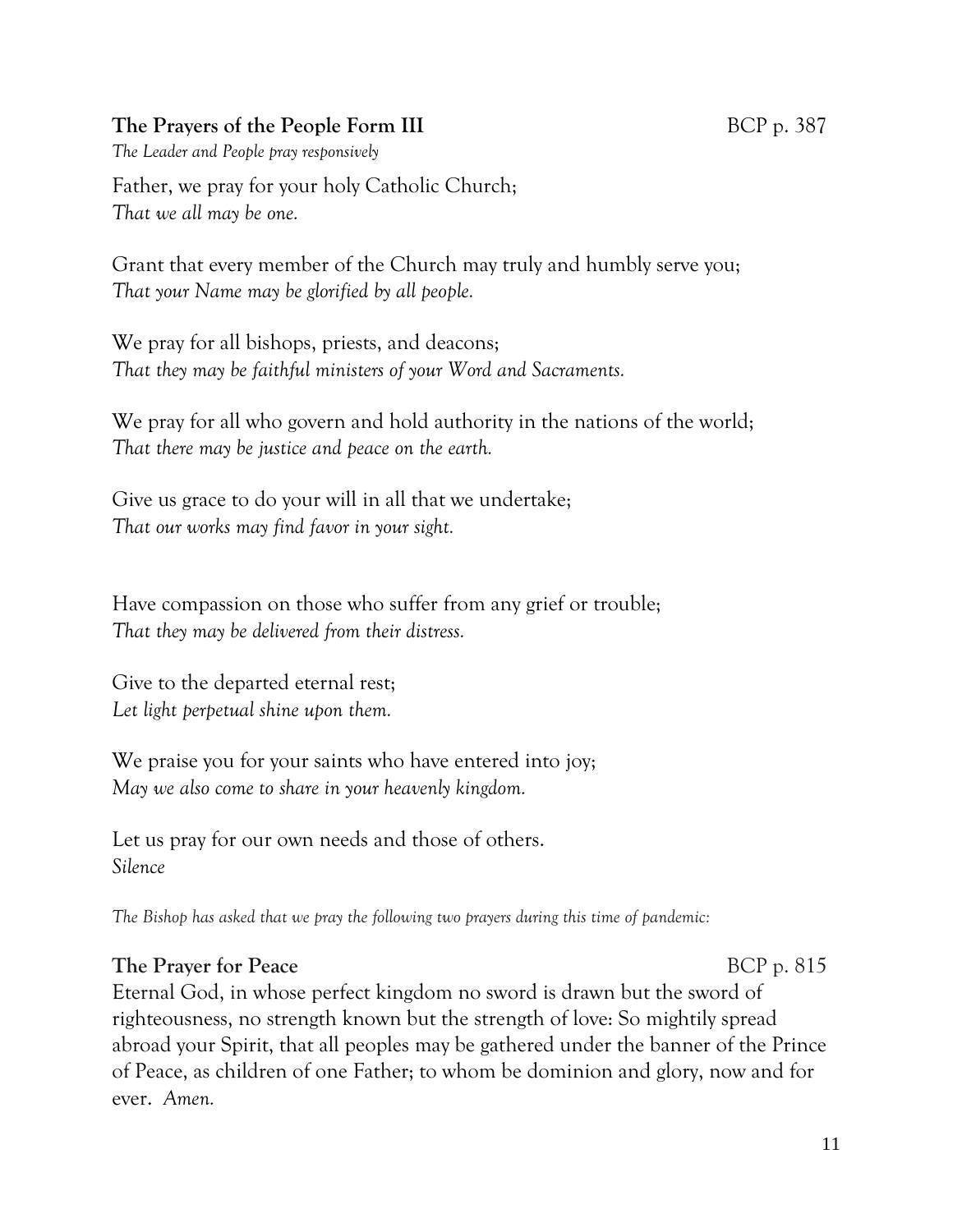#### **The Prayer for the Human Family** BCP p. 815

O God, you made us in your own image and redeemed us through Jesus your Son: Look with compassion on the whole human family; take away the arrogance and hatred which infect our hearts; break down the walls that separate us; unite us in bonds of love; and work through our struggle and confusion to accomplish your purposes on earth; that, in your good time, all nations and races may serve you in harmony around your heavenly throne; through Jesus Christ our Lord. *Amen.*

We ask God to heal us, to show us the way to healing, to show us the way to be one nation under God, indivisible, with liberty and justice for all.

#### **A Prayer for Mission** BCP p.100

Almighty and everlasting God, by whose Spirit the whole body of your faithful people is governed and sanctified: Receive our supplications and prayers which we offer before you for all members of your holy Church, that in their vocation and ministry they may truly and devoutly serve you; through our Lord and Savior Jesus Christ. *Amen.*

#### **Hymnal** 439

What wondrous love is this, O my soul, O my soul? What wondrous love is this, O my soul? What wondrous love is this that caused the Lord of bliss To lay aside his crown for my soul, for my soul To lay aside his crown for my soul.

To God and to the Lamb I will sing, I will sing, to God and to the Lamb I will sing, to God and to the Lamb who is the great I Am, while millions join the theme, I will sing, I will sing, while millions join the theme, I will sing.

And when from death I'm free I'll sing on, I'll sing on, and when from death I'm free, I'll sing on, and when from death I'm free, I'll sing and joyful be, and through eternity I'll sing on, I'll sing on, and through eternity I'll sing on.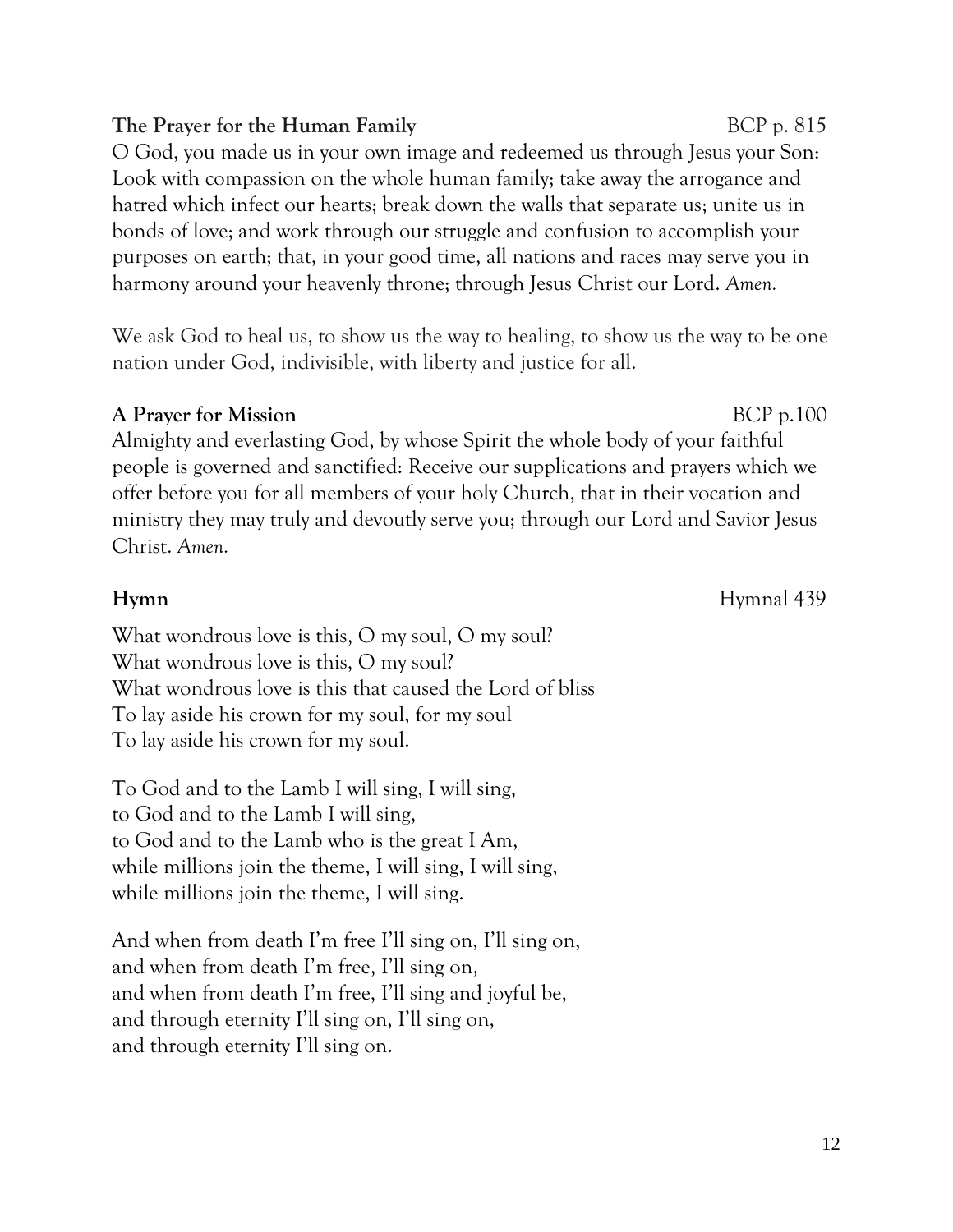#### **ANNOUNCEMENTS**

#### **The General Thanksgiving** BCP p. 101

*Officiant and People*

Almighty God, Father of all mercies, we your unworthy servants give you humble thanks for all your goodness and loving-kindness to us and to all whom you have made. We bless you for our creation, preservation, and all the blessings of this life; but above all for your immeasurable love in the redemption of the world by our Lord Jesus Christ; for the means of grace, and for the hope of glory. And, we pray, give us such an awareness of your mercies, that with truly thankful hearts we may show forth your praise, not only with our lips, but in our lives, by giving up our selves to your service, and by walking before you in holiness and righteousness all our days; through Jesus Christ our Lord, to whom, with you and the Holy Spirit, be honor and glory throughout all ages. *Amen.*

#### **A Prayer of St. Chrysostom** BCP p. 102

Almighty God, you have given us grace at this time with one accord to make our common supplication to you; and you have promised through your well-beloved Son that when two or three are gathered together in his Name you will be in the midst of them: Fulfill now, O Lord, our desires and petitions as may be best for us; granting us in this world knowledge of your truth, and in the age to come life everlasting. *Amen.*

*Then may be said Officiant:* Let us bless the Lord. *People:* Thanks be to God.

#### *Officiant*

The grace of our Lord Jesus Christ, and the love of God, and the fellowship of the Holy Spirit, be with us all evermore. *Amen. II Corinthians 13-14*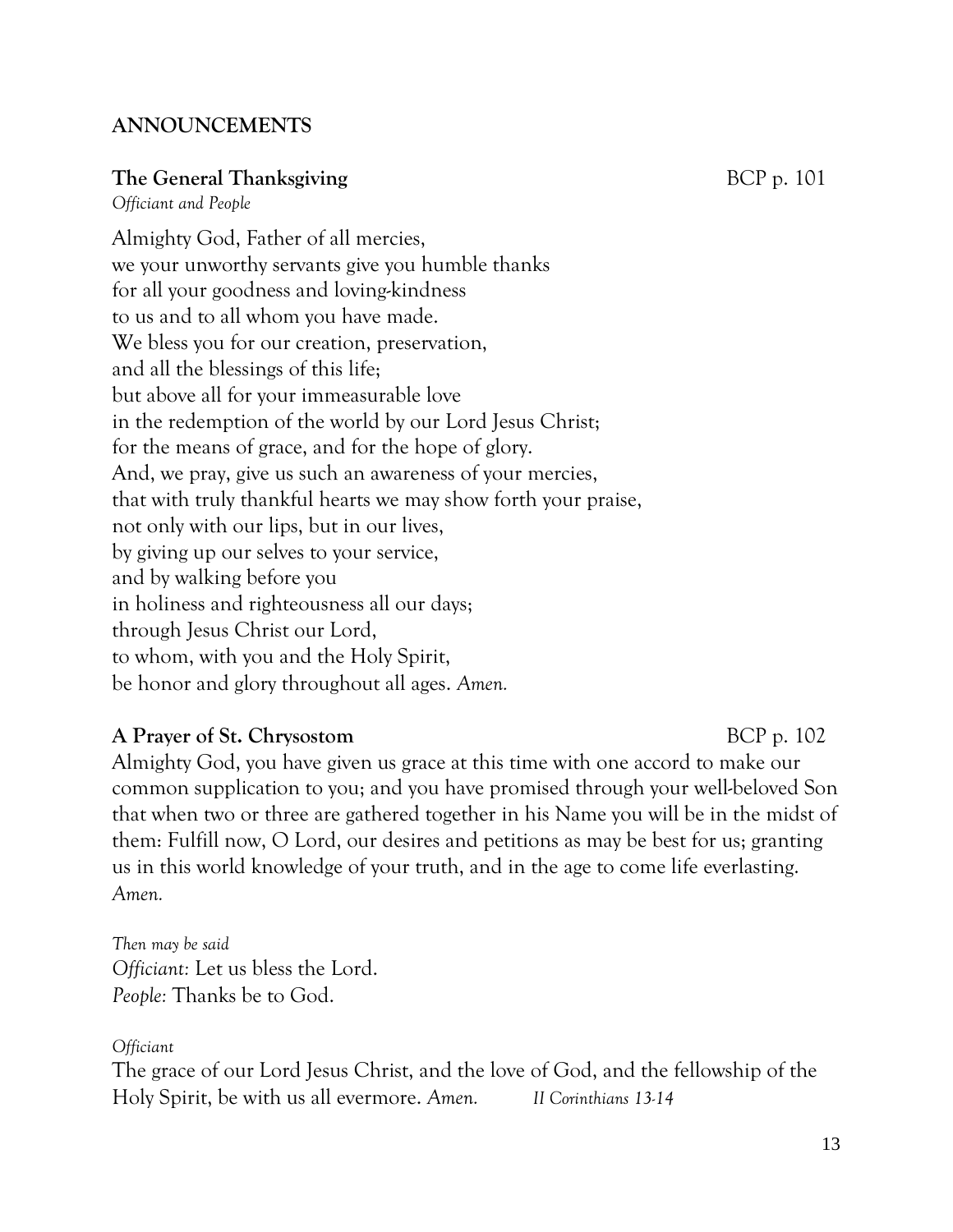#### **Closing Hymn** Hymnal 441

In the cross of Christ I glory, towering o'er the wrecks of time; all the light of sacred story gathers round its head sublime.

Bane and blessing, pain and pleasure, by the cross are sanctified; peace is there that knows no measure, joys that through all time abide.

In the cross of Christ I glory, towering o'er the wrecks of time; all the light of sacred story gathers round its head sublime.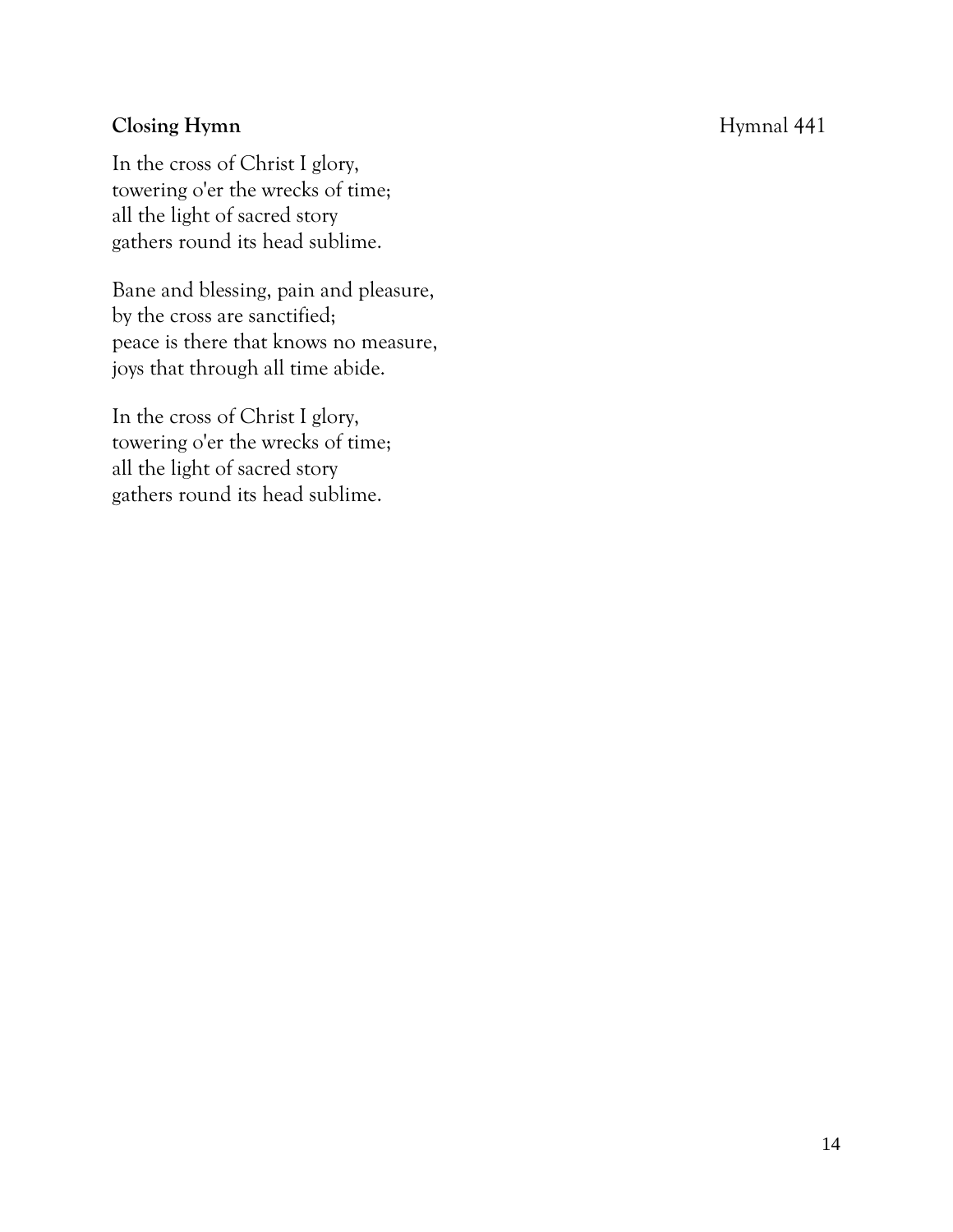### **Welcome to St. Paul's by-the-Sea Episcopal Church**

### **Prayer List**

Gary & Beverly Cooper, Robbie Whittington Joyce, Cathy, Shelton Watson, David Rouch, Danny Haberman, Joan Leatherwood, Christopher, Rachel Lee, Cindy Dreslin, Kyle Harmon, Shirley Connor, Yvonne Field, Nancy Turnbull, Joe Walcott, Jan West, Scott Burke, Jose Cabrera, Deborah Gooch, Jan Richardson, Joan Kamorowski, Melissa Martin, Ryan Fischer, Hannah Wolf, Julia Rayfield, Debbie Simpkins, Ember Poppiti, Max Long, Cary, Cathy & Mark Baxley, Katlyn, Mary Scott, Etta, Chris Lynch, Tom Stearns, David Warren, Aunua, Letty Trimper Hurst, Ann Smith, Ann Plowman, Matt Leszcz & family, Kenneth Rudia, Catherin Hatfield, Rev. Penny Morrow, James Miller, John Anderson, Judy Hoffman, Andy Hales, Ken Toms, Brannon Thacker, Fr. Joe Rushton, Connie Mayers, Suzanne Zantzinger, Doug Dryden, Brian Friedman, Grace

### **This Week We Pray For ...**

**Diocesan Cycle of Prayer:** We give thanks for the witness of God's people at St. Mary the Virgin, Pocomoke City, and for their Deacon, the Rev. Stephanie Clayville, and her spouse, Brooks.

**Local Faith Communities Prayer Cycle:** Atlantic Methodist Church, Ocean **City** 

**Birthdays:** Harry How III (3/22)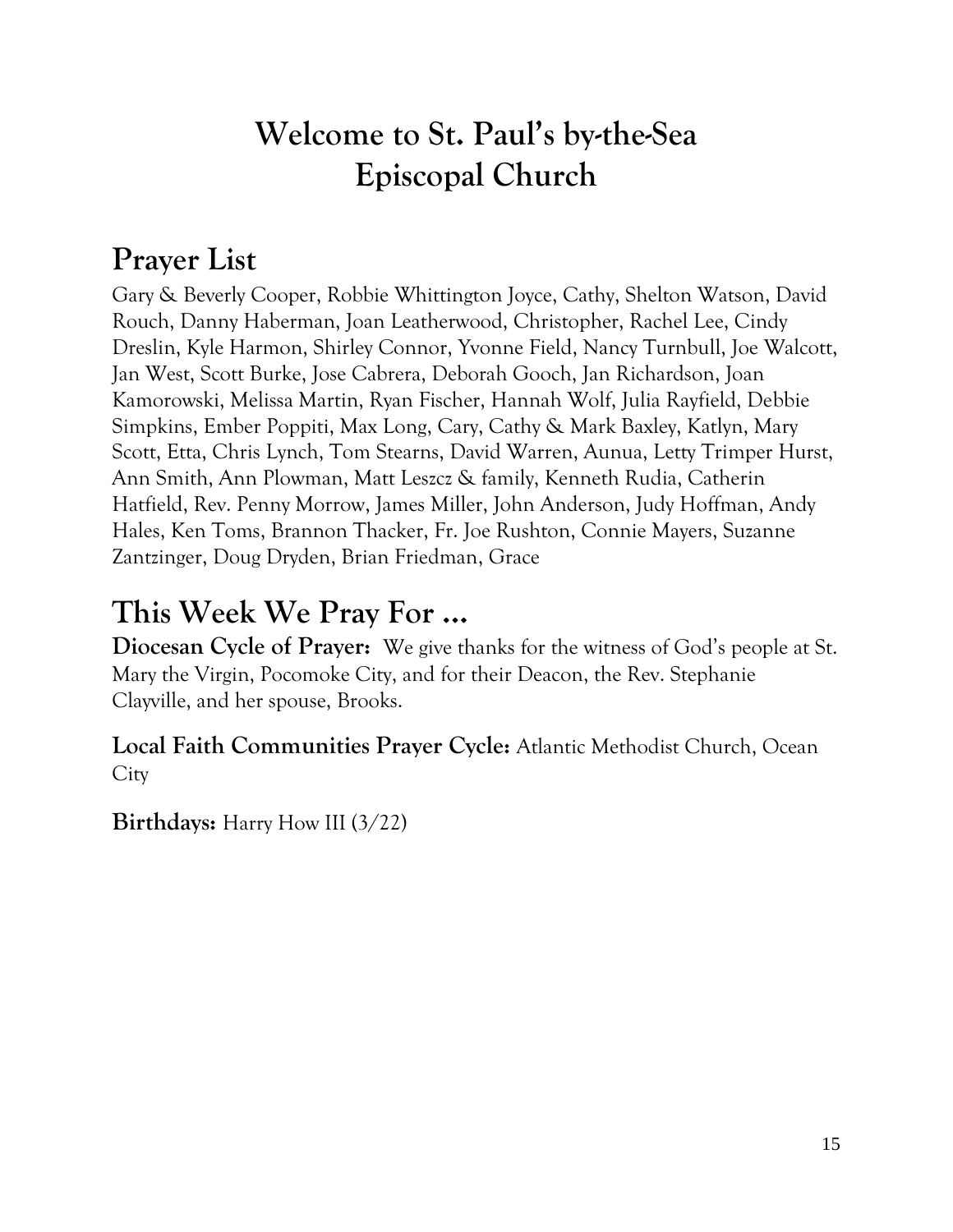#### **ANNOUNCEMENTS**

#### **Donations Requested**

The Ocean Cluster is preparing Easter baskets for our friends at Hope4Recovery. The baskets will contain items such as gift cards from Walmart, Starbucks, or gas stations along personal items such as personal hand sanitizer, toothpaste, toothbrushes, combs, razors, etc. and, of course, Easter candy. If you would like to donate some of the items or cash for us to purchase items, please drop them off at the church office. The deadline for donations is March  $26^\mathrm{th}$ .

**Holy Week Schedule:** *Palm Sunday, Maundy Thursday, and Easter Sunday services will be in-person and streamed live on Facebook.*

#### **Palm Sunday—March 28th, 10am**

Holy Eucharist Rite II with the Fr. Ron Knapp

#### **Tri-Parish Pilgrimage—March 31st**

This event is still in the planning stages. Fr. Michael Moyer will host this Zoom gathering. More details to come.

#### **Maundy Thursday—April 1st, 7pm**

Prayer service with music led by our Lay Worship Leaders which will conclude with the Stripping of the Altar.

#### **Good Friday—April 2nd, Noon-2pm**

The church will be open for anyone who would like to take a self-guided walk of the Stations of the Cross. A bulletin containing the prayers for each Station will be provided.

#### **Easter—April 4th, 10am**

Holy Eucharist Rite II with the Fr. Ron Knapp

#### **Paid Parking in Ocean City**

Paid parking will return to Third Street on Thursday, April 1. However, paid parking will only be enforced on the weekends (Friday, Saturday & Sunday).

Beginning Saturday, May 1, paid parking will be enforced Monday through Sunday and will continue through Thursday, September 30.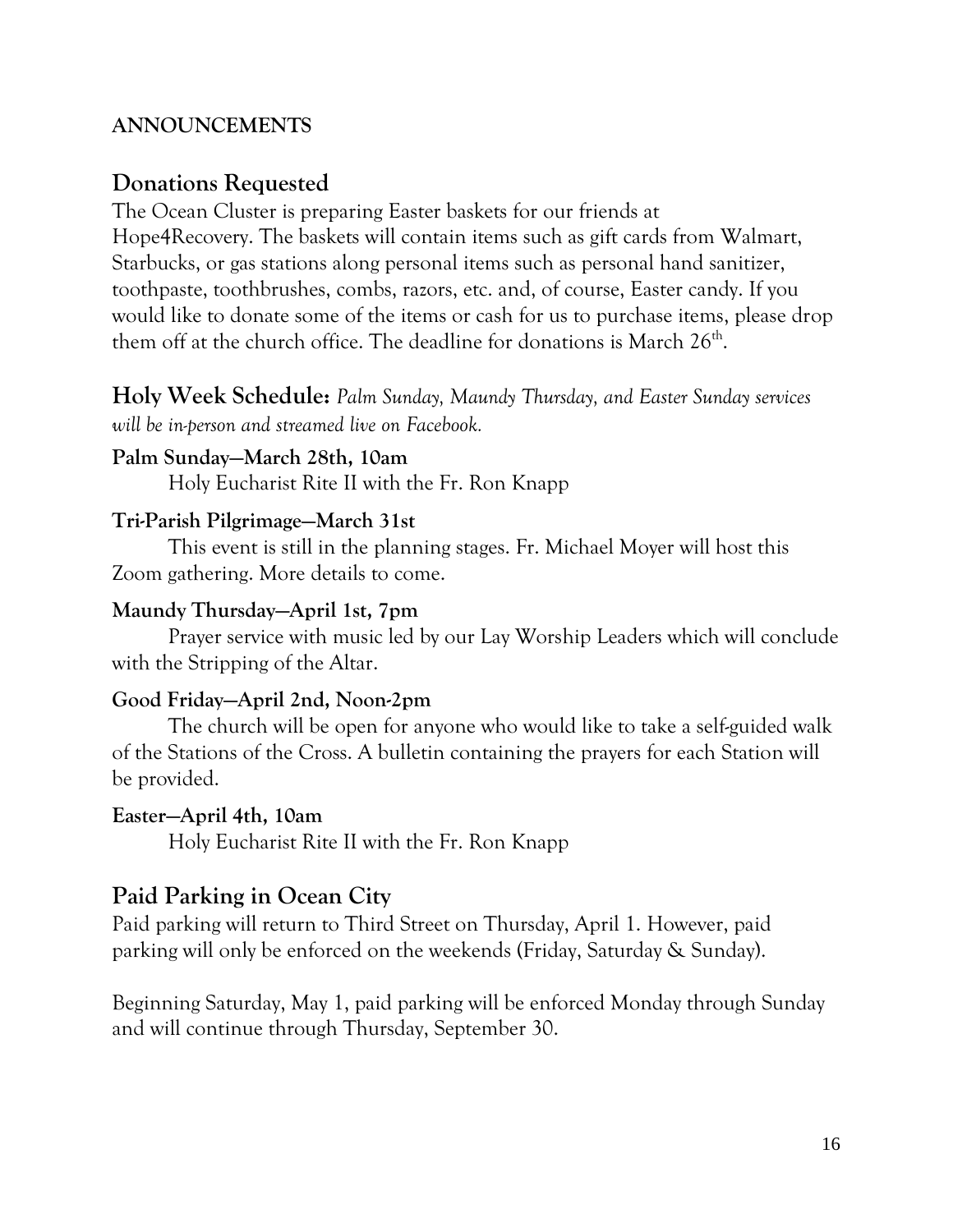## March 21st, 2021 - April 17th, 2021

| <b>Sun</b>                                                                                               | <b>Mon</b>                              | <b>Tue</b>       | <b>Wed</b>     | <b>Thu</b>                                                                        | Fri                                                                                                                           | <b>Sat</b>              |
|----------------------------------------------------------------------------------------------------------|-----------------------------------------|------------------|----------------|-----------------------------------------------------------------------------------|-------------------------------------------------------------------------------------------------------------------------------|-------------------------|
| March 21<br><b>V</b> Lent<br>10 am<br>Morning Prayer<br>In-Person &<br>Facebook                          | 22                                      | 23               | 24             | 25                                                                                | 26                                                                                                                            | 27                      |
| March 28<br><b>Palm Sunday</b><br>10 am<br>Holy Eucharist<br>w/ Fr. Ron Knapp<br>In-Person &<br>Facebook | 29<br>Finance Comm.<br>Zoom Mtg.<br>7pm | 30               | 31             | April I<br>Maundy<br>Thursday<br>Prayer Service<br>7pm<br>In-Person &<br>Facebook | $\overline{2}$<br><b>Good Friday</b><br>Office Closed<br>Self-Guided<br>Stations of the<br>Cross in the<br>church<br>Noon-2pm | $\overline{\mathbf{3}}$ |
| April 4<br><b>Easter</b><br>10 am<br>Holy Eucharist<br>w/ Fr. Ron Knapp<br>In-Person &<br>Facebook       | 5                                       | $\boldsymbol{6}$ | $\overline{7}$ | 8                                                                                 | 9                                                                                                                             | 10                      |
| April 11<br><b>II Easter</b><br>10 am<br>Morning Prayer<br>In-Person &<br>Facebook                       | 12<br>Vestry Zoom<br>Mtg, 7pm           | 13               | 4              | 15                                                                                | 16                                                                                                                            | 17                      |

**Shepherds Crook** is open on Mondays, Tuesdays, Thursdays and Saturdays in DeWees Hall from 10am to Noon, serving free dry food goods. On Saturdays the NOEL Community will provide free carry out lunches.